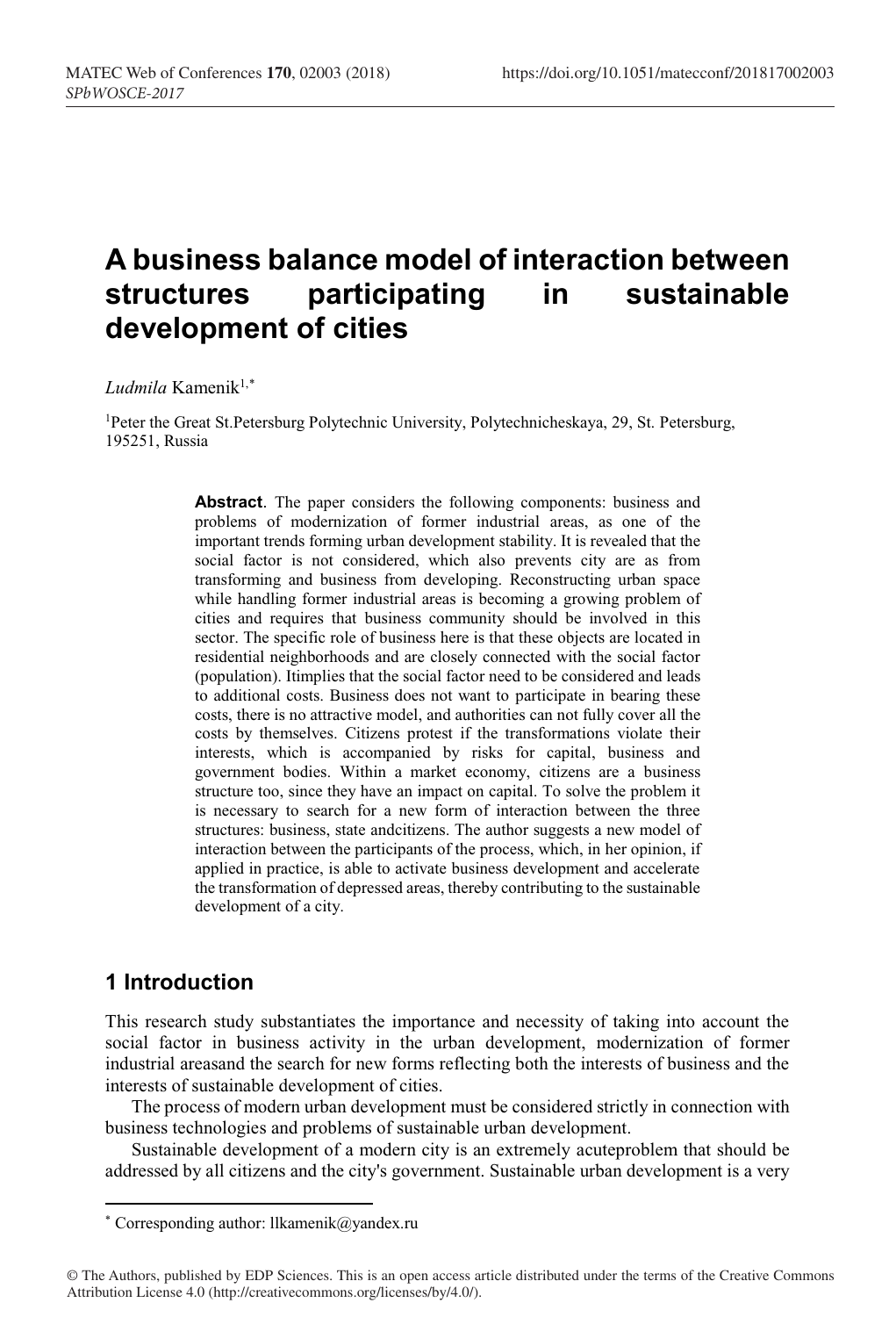complex social, natural and economic system,which ensures economic growth, economical equilibrium, security and a high living standard for citizens. Today sustainable development of cities can hardly be imagined without active participation in their processes and without solving current and strategic problems in the course of their business activities. The main mechanism for ensuring sustainable development of cities is business. However, business technologies that would meet modern requirements have not been formed in this sphere yet.

There has been an unprecedented growth of cities in Russia in recent decades. The peculiarity of the modern stage of urban growth is that today both in Russia and in the rest of the world there is a collision of two trends: firstly, the rapid growth of new construction and, secondly, the aging (physical and moral) of previously constructed buildings, which leads to serious problems in modern cities. In this regard, the process of city-planning regulating measures is continuous in the field of sustainable urban development. The problems of growth of cities and their modernization as stages of its development must be addressed simultaneously. A special issue here is areare-profiling. This is a serious task requiring special consideration.

Sustainable urban development is a process of economic and social changes, whose aim is to maintain the achieved level and ensure further sustainable development of the city. Achievement of sustainable development of cities implies joint efforts of all structures ensuring this process. What are the tendencies and laws of business development as a real element in the implementation of all transformations? What are the problems and ways of their solutions? The earlier we focuson these issues, the better and faster we will find new forms of business support for sustainable urban development.

# **2 Problem statement of the need to take into account the social factor in business**

While there are distinctive characteristics of different types of areas and differences in the policies of their management, all areas have a common characteristic, which is the need to take into account the social factor when analyzing projects in urban areas. However, today this factor is not properly analyzed, which leads to an increased risk of loss of capital investments.

A good example of risk growth in the implementation of capital investments, as well as the threat of disruption of the terms and cost of a project due to the social factor is the case of the public and business district "Okhta Center" project in St. Petersburg. The project was to be implemented by the JSC"Public and Business Center Okhta" on a land plot taking 47,253 square meters. This project came under resistance. First, the arguments of experts and residents concerned the deviation from the limiting parameters of the permitted height of a skyscraper. Secondly, the archaeological finds were discovered in the construction site. Public activists and city defenders got involved in these disputes. In December 2010, it was decided to stop building the public and business center on the bank of the Neva River and to start the negotiations to find an alternative land plot for the project.

It should be noted that at the time the construction was cancelled, the investments in the public and business center project were estimated as 7.2 billion rublesby the investor. Hence, the losses, or risk of capital amounted to 7.2 billion rubles. No decision was madeon the abandoned site. The project, which is today called "Lakhta Center", was moved to a different land plot, and the construction onthis other site is already about to be completed.

The described example shows that the city's population had not been involved at all in the discussion process before the decision on the project was taken. The unaccounted social factor in this case is clearly demonstrated. The negative result was predetermined by the lack of analysis of public opinion and preliminary assessment of social consequences, which lead to unprecedented financial losses for the investors, as well as the suspension of the project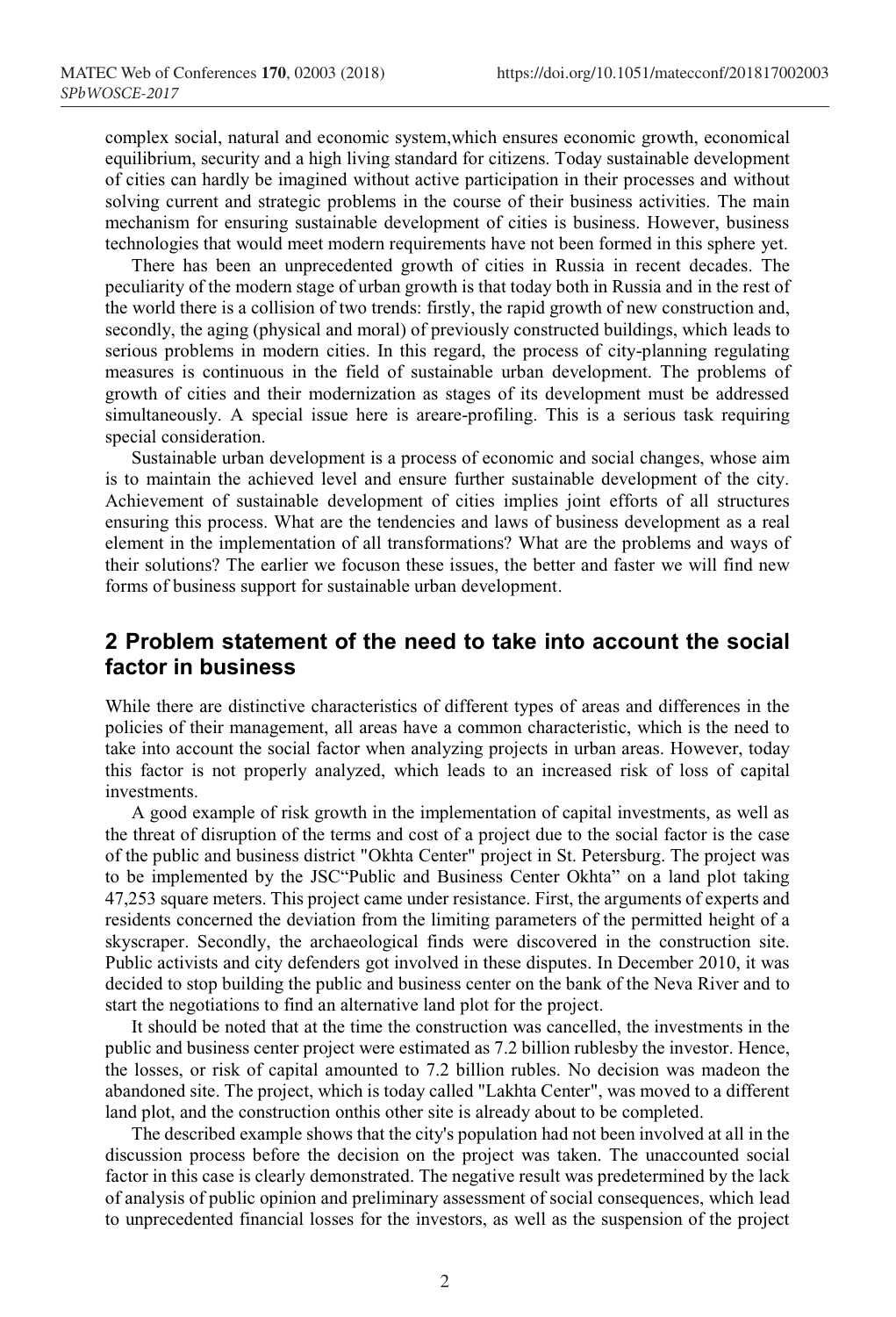and, as a consequence, a longer construction period and the need for additional capital investments. In the сircumstances, it is necessary to ensure the conditions for effective involvement of business, taking into account the significance of the social factor[8,9].

Accounting for the social factor in the reconstruction of former industrial areas in the current conditions of business and society development is a pre-requisite for a transition to modern industrial society. In practice, if the social factor is considered, the risks of project implementation can be reduced. The problems of risk management at all stages of a project are considered in works [13, 14].

#### **3 Modernization of industrial areas - a condition for sustainable development of cities and a promising sphere of business**

Reconstruction of urban space is possible with modifying former industrial facilities. Prospects of such types of municipal facilities are predetermined by a number of reasons.

First, along with the tendency to reduce costs for the development of industrial facilities in cities and the reorientation of urban economy to capital-forming investments in other prevailing industries, there is a regular process of moral and physical ageing of capital assets of industrial enterprises. At the same time, reconstruction of these assets on former scales and in former areas, which are mostly located in the central parts of cities, is very commonly not required due to the use of new technologies that allow reducing the area, occupied by enterprises.

Secondly, ageing industrial enterprises do not comply with the environmental standards imposed on such facilities. Due to the mentioned reasons, the shifting of enterprises outside the city center is a logical step on the way to transforming cities.

The transformation of urban areas is relevant for St. Petersburg. A lot of industrial facilities are located on its territory, many of which havea variety of capital construction projects and large-scale land plots.

The main characteristics of the industrial fund of the city are shown in Fig. 1.

Social revitalization and provision for the efficient use of industrial areas located in the center of St. Petersburg are possible only through their makeover and reconstruction.

The Law of St. Petersburg as of 22.12.2005 No. 728-99 "On the General Plan of St. Petersburg" (hereinafter referred to as the General Plan) establishes the following ratio of areas occupied by functional zones (by types of zones), as a percentage of St. Petersburg's total area:

- residential areas 23%;
- public and business areas 7%;
- production areas 13%;
- areas of engineering and transport infrastructure 12%;
- agricultural areas 8%;
- recreational areas 29%;
- special purpose areas 4%;
- water resource area 4%.

Production areas occupy 13% of the total surface of the city and account for almost 1/3 of the total surface of non-residential areas in St. Petersburg. The total surface of industrial areas in St. Petersburg, called the "gray belt", is 6100 hectares.

The total surface of non-residential areas in St. Petersburg is 13530.07 Ha.

At the same time, 56% of industrial areas within the boundaries of the "gray" belt, which is about 1265 land plots with a total surface of 1289.78 hectares, do not correspond to functional zoning.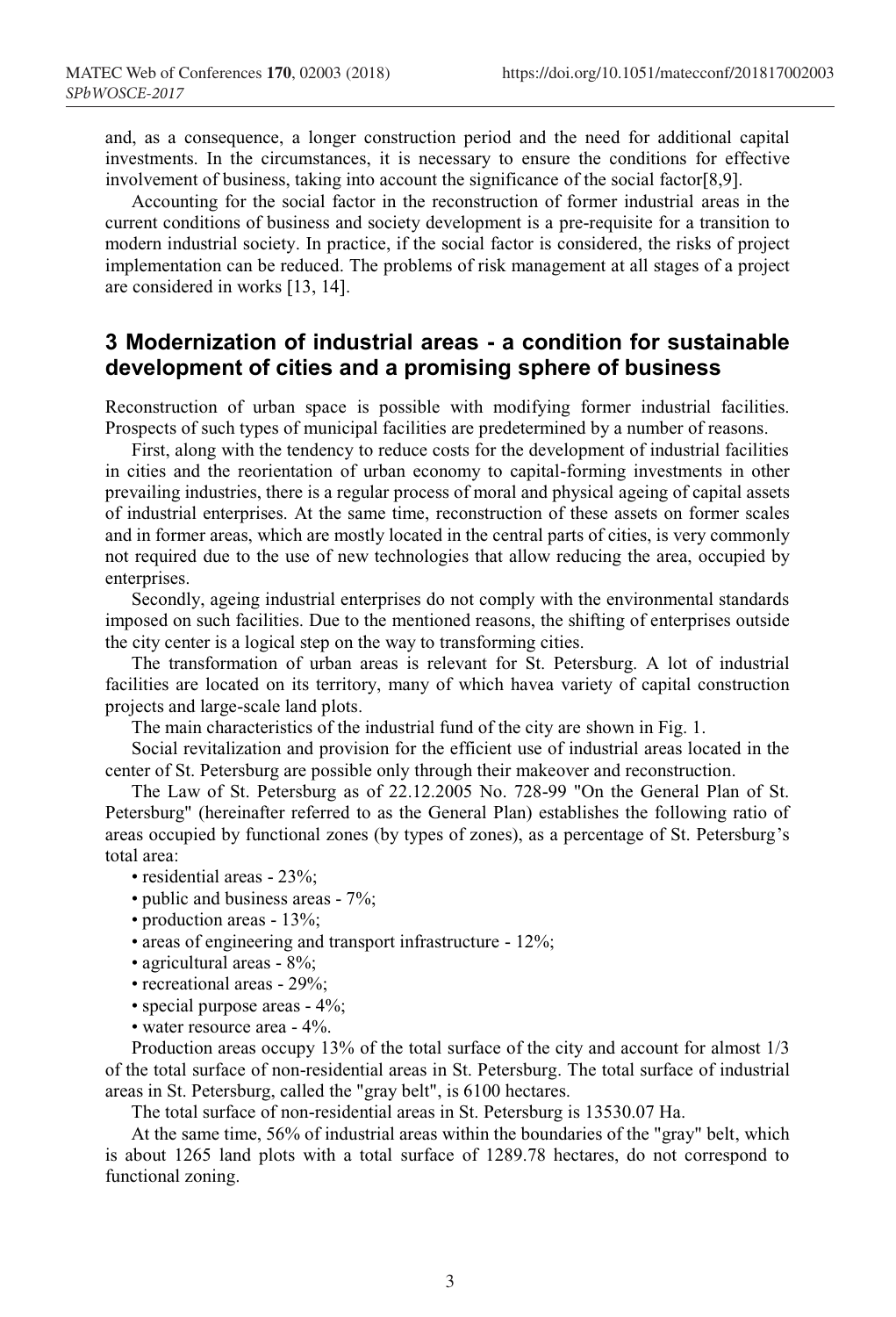



The master plan regulates the conceptual principles of dealing with the released industrial areas. Thus, according to the general plan, it is intended to preserve in historically established central districts some manufacturing enterprises, which have a high social or economic significance, provided that they do not have a negative impact on the environment. [10]

As for the areas occupied by industrial facilities, as well as objects of engineering infrastructure and railway transport, which do not comply with the economic, social, ecological and architectural conditions for their development, their total area should be reduced by 3.5-4 thousand hectares via changing their functional purpose from industrial to public and business and residential, and consequent liquidation, shift, relocation or conversion of the objects located on them, including a total area of 2-2.5 thousand hectares within the estimated period of the General Plan. [10]

According to the General Plan, relocation of enterprises and the development of there leased are as of the industrial belt along the rivers and major highways adjacent to the city center is the basis for the development to the center of St. Petersburg, which implies more efficient use of St. Petersburg cultural heritage sites by means of withdrawal of industrial enterprises from the protection zones of objects of cultural heritage, to be achieved by change of functional purposes, which do not comply with the purposes of the objects of cultural heritage of St. Petersburg and the conditions of their preservation, in accordance with the St. Petersburg target programs[10].

The General Plan does not ignore the role that measuresaimed atconverting the areas of the "gray" belt play in maintaining the ecologically sound environment of the city and observing public safety standards. Actions are being planned to improve and protect the environment of St. Petersburg. In order to maintain the quality of atmospheric air, it is planned to reconstruct, converse, eliminate or relocate harmful enterprises from the center of St. Petersburg and recover (garden) the released areas. Environmental safety of soils should be achieved by recovery of the areas of industrial enterprises in the center of St. Petersburg,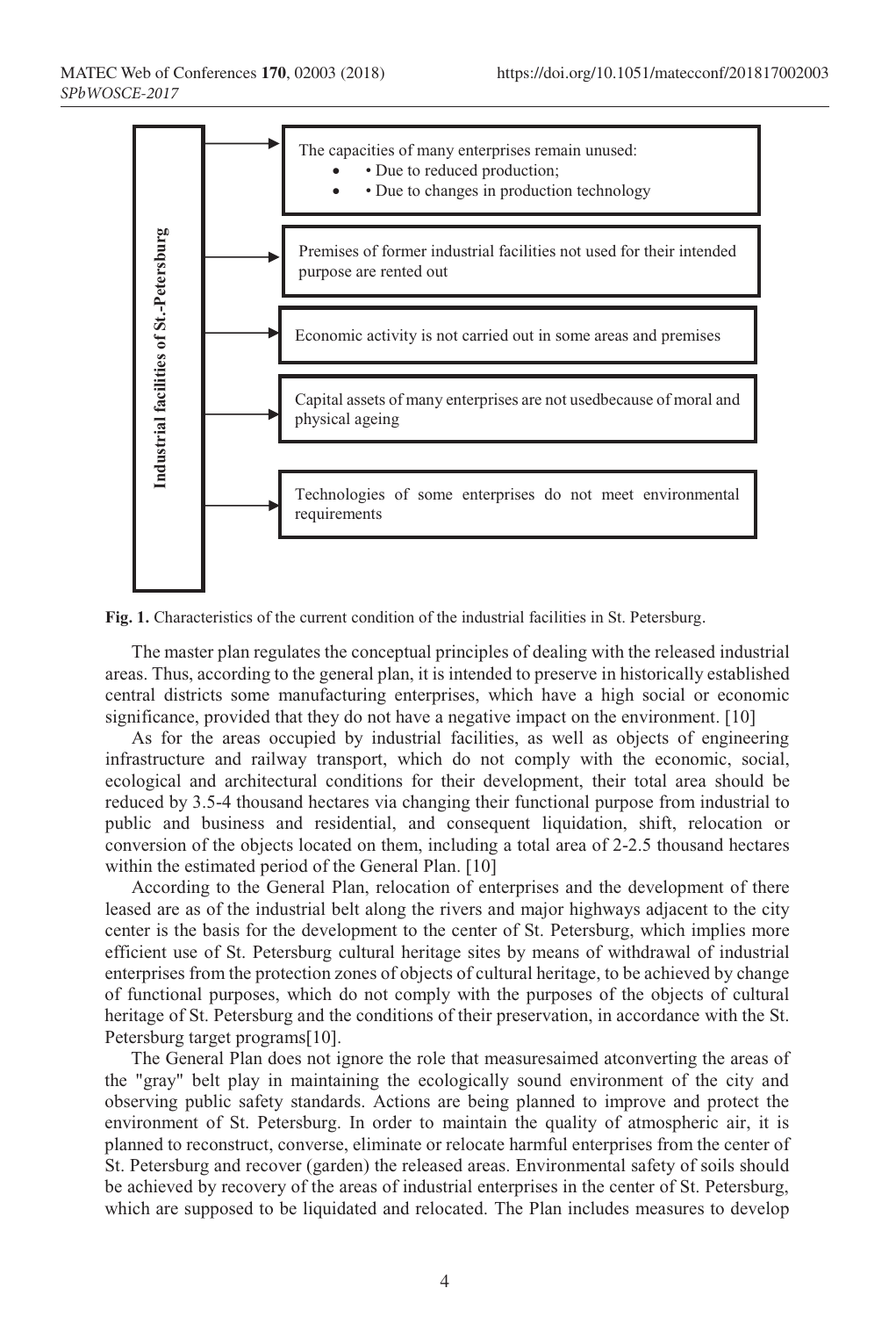green spaces and provide the population of St. Petersburg with green spaces of public use: at least 12.8 square meters per personfor central districts, not less than 16 square meters per person for non-central districts, which is to be achieved by increasing the number of verdured are as of the central districts of St. Petersburg through urban transformation of industrial enterprises, planned for liquidation, relocation, or conversion [10].

26 industrial zones that are part of the "gray" belt and subject to redevelopment are located in 12 administrative districts of St. Petersburg, with 35% of enterprises being located in the city center. The transformation processes are still in the initial stage. The area of the already converted areas is no more than 11%, which is about 600 hectares.

Today, most enterprises have already been removed outside the historic center of the city. This process was carried out mainly at the expense of investors; at the same time, the issue of further use of the areas was not given due attention.

The only current line in reorientation of the functional purpose of former industrial areas is residential projects made at the expense of investors and without any participatory interest of the city. Other released are as do not receive any funding, neither from public nor private sources.

The current situation indicates that:

1) modernizing industrial areas is an important factor and condition for sustainable development of cities;

2) modernizing industrial areas is a promising field for business development;

3) modernizing industrial areas requires new forms of business organization.

As the current practice shows, the existing forms of business organization do not work here. It is necessary to search for new forms to organize interaction between parties in the process of modernizing industrial areas of the city. It should be noted that the technological and spatial capabilities of new industrialization of industrial regions have a great potential for implementation [2].

## **4 Business balance - a new form of interaction between participants in sustainable urban development**

Currently, the business community most often participate in urban projects based on the private-public entrepreneurship model(PPE) and its principles.

It is worth saying that so far there are no forms of business participation in the system of private-public entrepreneurship (PPE) in the Russian economy. They are still being formed and developed. The dual nature of such a partner as state is subject to the fact that the state is both a participant to public-private partnership and its external environment, which always imposes certain difficulties in exercising power. Now we are actively searching for an optimal model of interaction of partners of this system in private-public entrepreneurship projects implemented in a wide range of areas, given their specific and unique features. At present, a new major fieldfor this activity is the modernization of the released industrial areas of cities, which plays an important role in addressing the issues of sustainable urban development.

There are the following reasons for this. Since the 1990s, for example, in St. Petersburg, large-scale actions have been carried out to remove enterprises from the central districts of the city. As a result enormous industrial areas were abandoned, buildings have been dilapidating and representing a dispiriting view contrasting with the status of the cultural capital of Russia. The cause of this situationis that enterprises were removed in ahurry and in a short time, without methodological support, without any projects on modernizing these areas. Under these circumstances, the only way to solve this acute problem is to get business involved on a large scale via public-private partnership (PPP) projects on modernizing former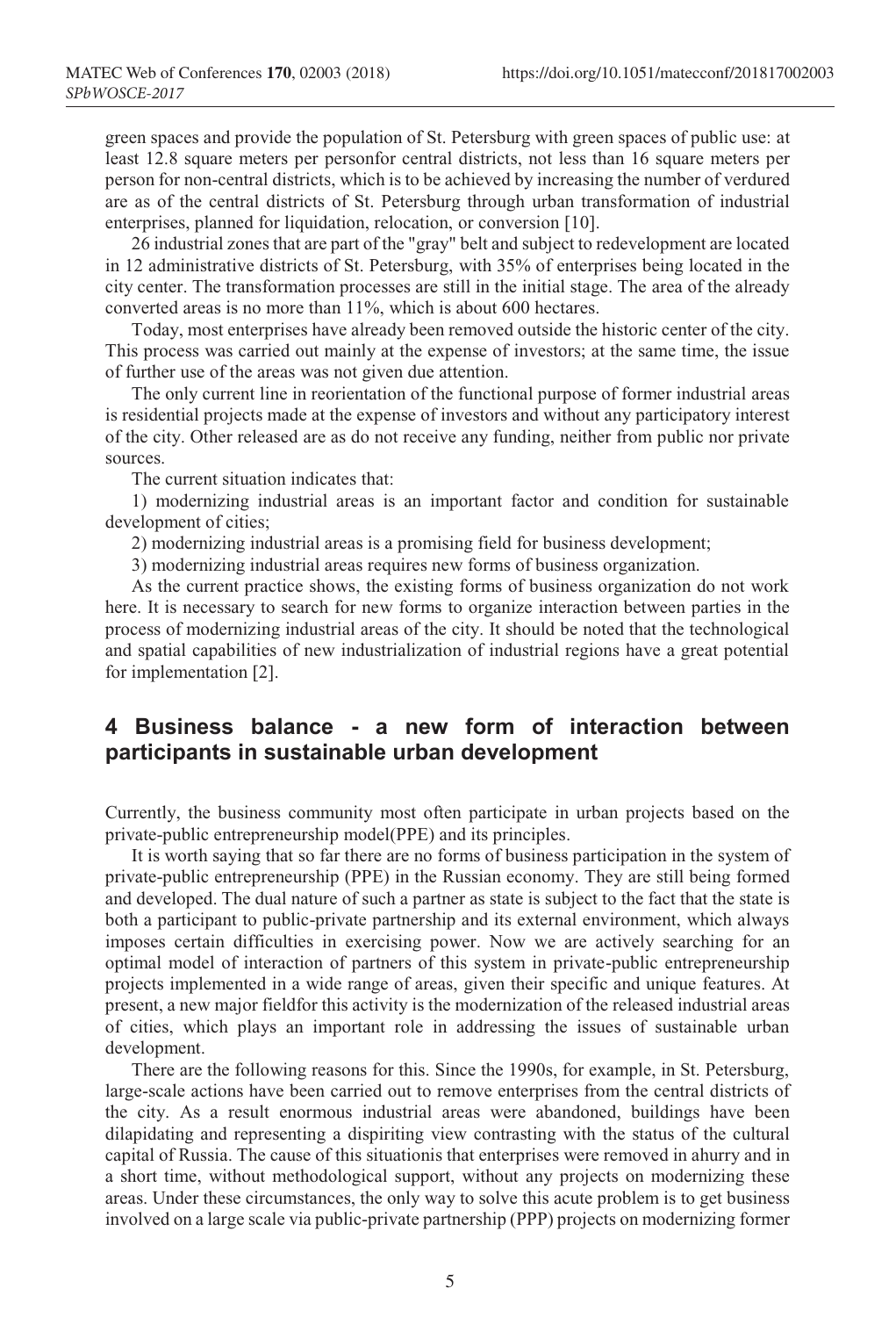industrial areas. The specific feature of PPP projects is the need to take into account the social factor, which entails additional costs. However: government bodies cannot be cover these costs fully, investors do not want to participate in them and, as a result, the problem does not have a proper solution. This shows that there are not enough management mechanisms and it is necessary to improve the current system to make private-public enterprise projects effective, as the basic framework of business development in the sphere of modernization of former industrial areas and sustainable development of cities.

In this regard, finding new approaches to organizing PPP projects in the field of modernization of released industrial areas is an important scientific and practical problem calling for proper business technologies for sustainable urban development.

At present, there is no clear and unambiguous definition of business technologies [15]. However, it should be noted that this concept is rather blurry and applicable to a wide set of activities. In general, as it is well known, this is a combination of methods, techniques, innovations, technical and mental solutions that contribute to the development of business, expand its capabilities and create new prospects for it. Ifthe social factor in the sphere of business activities with regard to the modernization of released industrial areas is consideredit will expand the boundaries of commercial activities and help to increase business profits, which is the main goal of any business. Participating in the sustainable development of the city, the business ensures a state of its own sustainable development.

Projects should be managed based on a specific concept of partner interaction. Today it is based mainly on the interaction of business and the state.

As practice shows, there are three interacting partiesin public-private partnership projects while managing the sustainable development of the city: the state, business and social factor. In this regard, the conceptual approach to managing this type of projectshas to be changed. In our opinion, it should have the following model, which is given in Fig. 2.



**Fig. 2.** The conceptual business balance model of interaction between the structures participatingin sustainable urban development.

The presented interaction of participating structures should become the basis for creating an organizational and economic mechanism for PPP projects.

All participating structures interact with each other. All of them have direct and backwardties, through which their interdependence is formed. All participating structures are directly linked to the out of both business and sustainable development of the city and are "in balance" with each other. It should be noted that the population in this system literally is not a business structure. But it is the population that "accepts" or "does not accept" (rejects) the project, that is, the population is one of the capital risk factors of business and government bodies. Its activities are equis ignificant to business: it is enough to have a look at the consequences and large losses of business and government capital in connection with the Okhta-Center project. From this perspective, the population is also a business structure, as well as business and the state. Moreover, it acts as a balance between them and the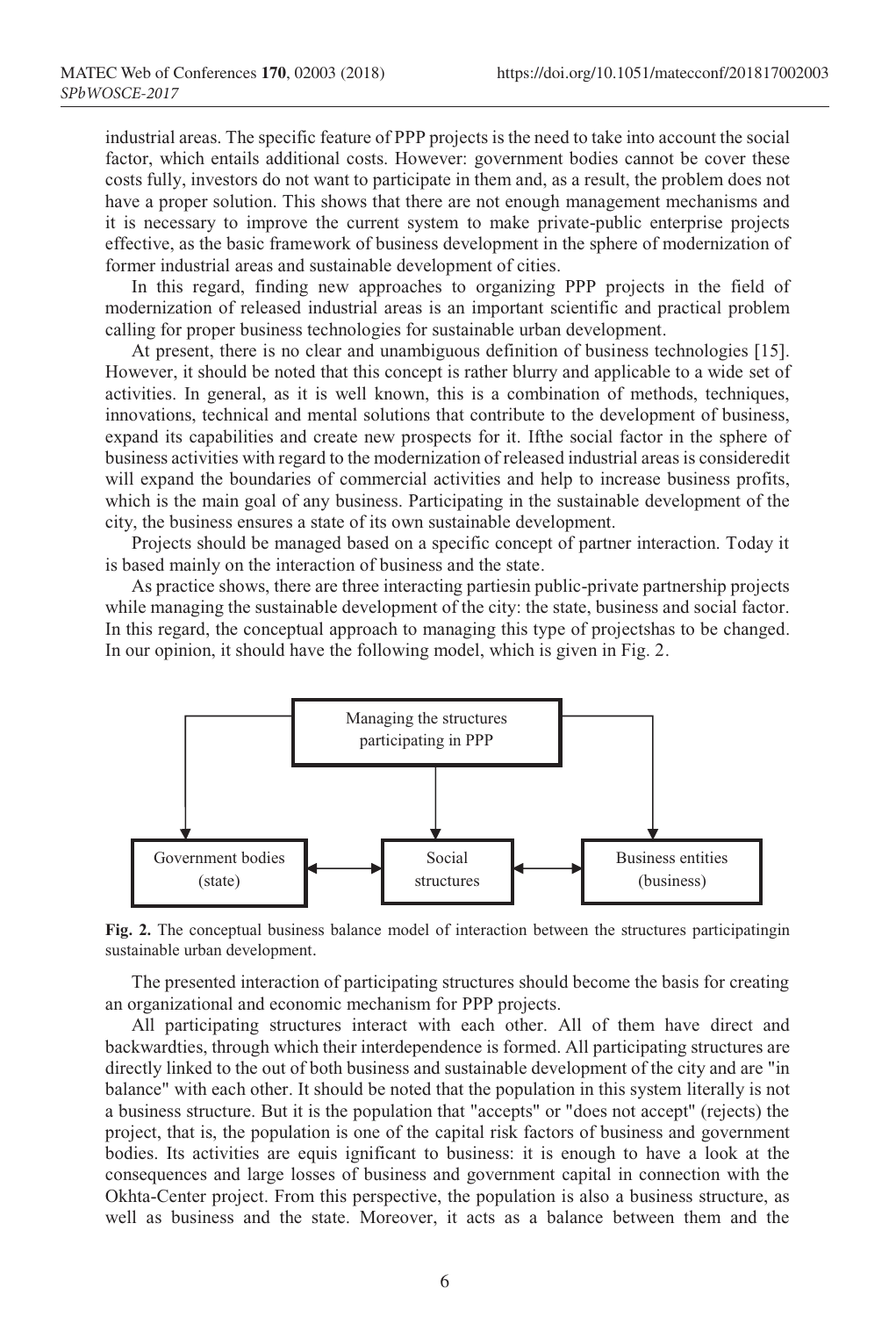requirements of sustainable urban development in terms of market relations and a balance of interests.

The social factor is a consolidating factor of PPP. Taking social factor into account is the key to the execution of the PPP and the acceptance of the project itself by the population. Without considering the social factor, the execution of PPP projectsentails chaos in management.

Experience shows that the acceptance of PPP projects begins with the population and ends with the population. PPP always has a social motivation. The objectives of any project, which are introduced at the concept development stage, should be oriented on the needs of the public. Conducting social surveys, public hearings, informing the media and other types of public work and analysis of public opinion are intended to adjust the key indicators of the projectat the preparatory stage. The end user of services provided at the operational stage of a project is also population, which, first of all, gives qualitative assessment of the facility operation. Thus, the social factor is present at all stages of PPP projects and coordinates the activities of the public and private parties to the partnership.

Given the deep essence of the social factor, PPP acts as an innovative mechanism for modernizing industrial area [8].

The social factor is one of the most important factors affecting business. The population here acts as a public partner [12]. Therefore, the existing management system of PPP projects requires changes.

Thus, for the purpose of introducing approaches to assess the social factor in the PPP process, it is necessary to clarify the concept itself.

The process of public-private partnership is a specific form of relations between the state and private entrepreneurship. It is a mechanism for solving specific tasks, which is based on involving the third party, the social structure (general public), in the process of making managerial decisions, through which the influence of the social factor is realized. Therefore, one of the basic principles of managing PPP projects in sustainable urban development should be consideration of the social factor. The mechanisms,currently developed and adopted for making managerial decisions, do not include the principles of its evaluation. There is no assessment of the connections between the structures participating in sustainable development of the city.

However, in a living system (which is the city and its sustainable development), not only its elements are important, but also the connections between them. It is connections that contain information determining the properties of the system [5, p.572]. According to academician S. Glazyev, "... to understand the development process, its elements are not as important as the connections between them" [5, c.582]. Identifying the connections between structural elements plays a decisive role insearch for technologies for sustainable urban development.

In the author's opinion, the business balance model of the interaction between the structures participating in sustainable urban development is a new form of business organization based on new principles of interaction between the participating structures involved in the sustainable development of the city, including the social factor. Such an approach will help to intensify the process of sustainable urban development. It will also contribute to a balanced growth in a model of decentralized economy [1]. The business balance model tackles another important issue – reducing environmental stress. Due to the participation of the general public, the problem of achieving an ecological and economic balance – a problem of the 21st century –is thus being solved [6]. As experience shows, concessions and contractual relations change the world [3,7].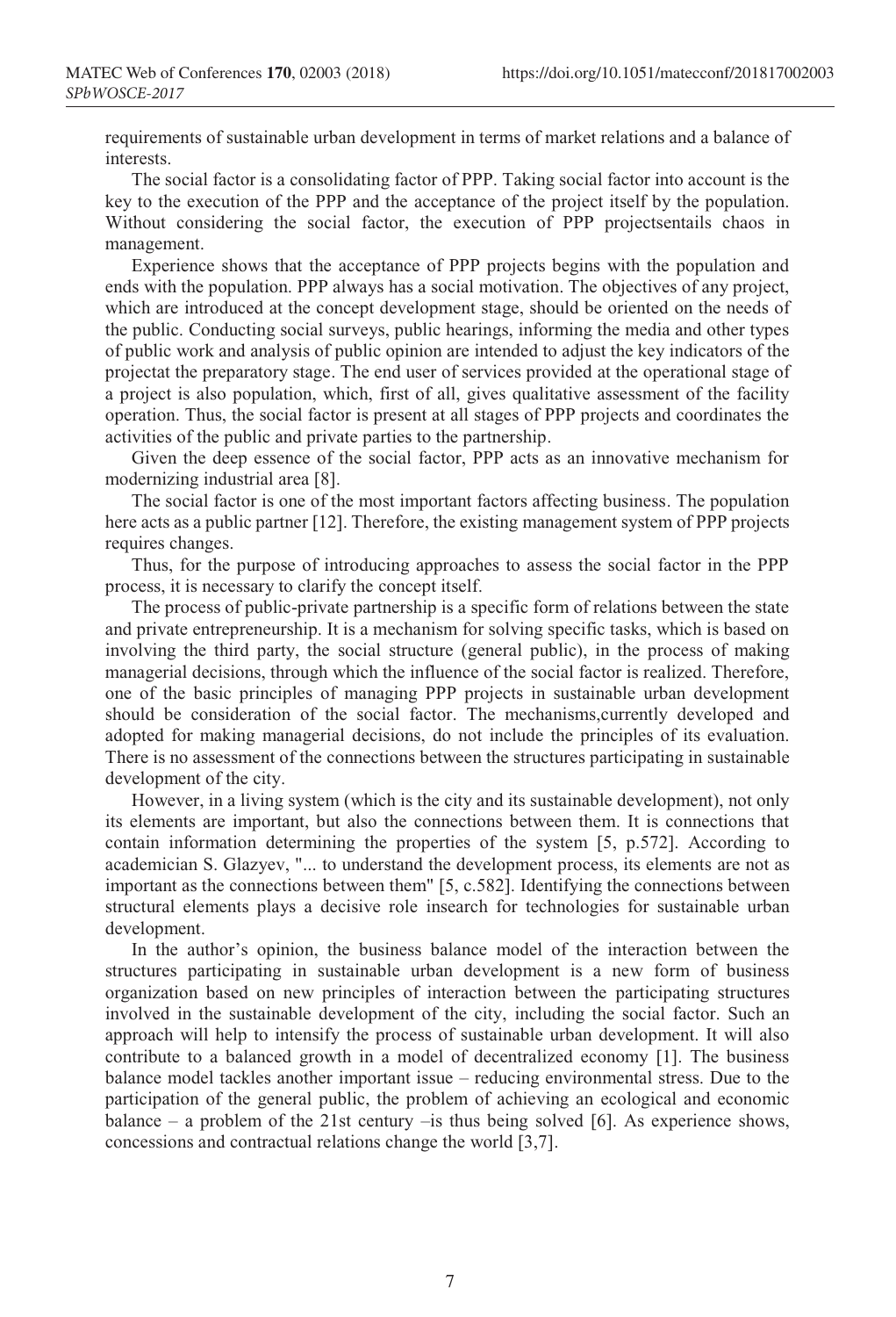# **5 Mechanisms for the implementation of the business balance model of the interaction between the structures-participants to the sustainable development of cities**

The implementation of the business balance model can be carried out on the basis of the following mechanisms.

1. To manage the process of introducing a social factor, we must be able to evaluate it. To do this we need:

1) To assess the effect of social factors by the degree of impact on the risks of disrupting project deadlines. Efficiency is evaluated on the basis of the following social factors:

• coherence of interests of the public and private partners in the framework of the planned project;

• consideration of social factors;

• compliance with environmental standards;

• compliance of the technologies used with the best available technologies.

The considered qualitative social factors can be divided into groups according to the degree of their impact on the risks of project disruption, if they do not meet the requirements (high, medium, low). The social factor acts as a criterion for assessing how efficiently thereleased industrial areas are used [9].

2) To develop methodology for assessing the efficiency of PPP projectsaimed at modernizing the released industrial areas with the use of integrated assessment, based on qualitative and quantitative criteria and taking into account the social factor.

If we want to take into account the social factor more in projects of conversionand usage of released industrial areas, it is necessary to develop methodology and assess the efficiency of the use of former industrial areas, based on the principles of the application of publicprivate partnership mechanisms and considering the characteristics typical for projects related to conversion of industrial areas.

Within the framework of the proposed methodology, an integrated assessment is carried out to reflect the advantage of the planned project ofconversion and usage of the areagiven the social factor, in comparisonto its current usage, with the project participants achieving their goals to a maximum degree and havingno contradictions among themselves, i.e. on the basis of a balance of interests. The integral assessment is based on the consideration of the qualitative and quantitative characteristics of areconstruction object.

The criteria for the integrated assessment of industrial reconstruction projects are based on the following principles:

-theprinciple of system approach, which takes into account the costs during the entire production cycle of construction;

-the need to consider the specifics of the reconstruction object;

-the need to understand the specifics of production;

- the need to embrace the structural complexity of the reconstruction object (land, capital construction facilities, engineering infrastructure);

- the need for integrated approach (accounting for economic, environmental and social factors);

- the need to distinguish between qualitative and quantitative criteriaand apply crosscutting approach inassessing the efficiency for all project participants:

The specific feature of cross-cutting approach is that the criteria are evaluated on a unified scale, which is applicable to all objects regardless of their size and geographical location. The unified scale has a score from 0 to 1 (if necessary with splitting to tenths), which is allocated for each criterion in accordance with the achievement of certain values by control parameters of the object proposed for consideration.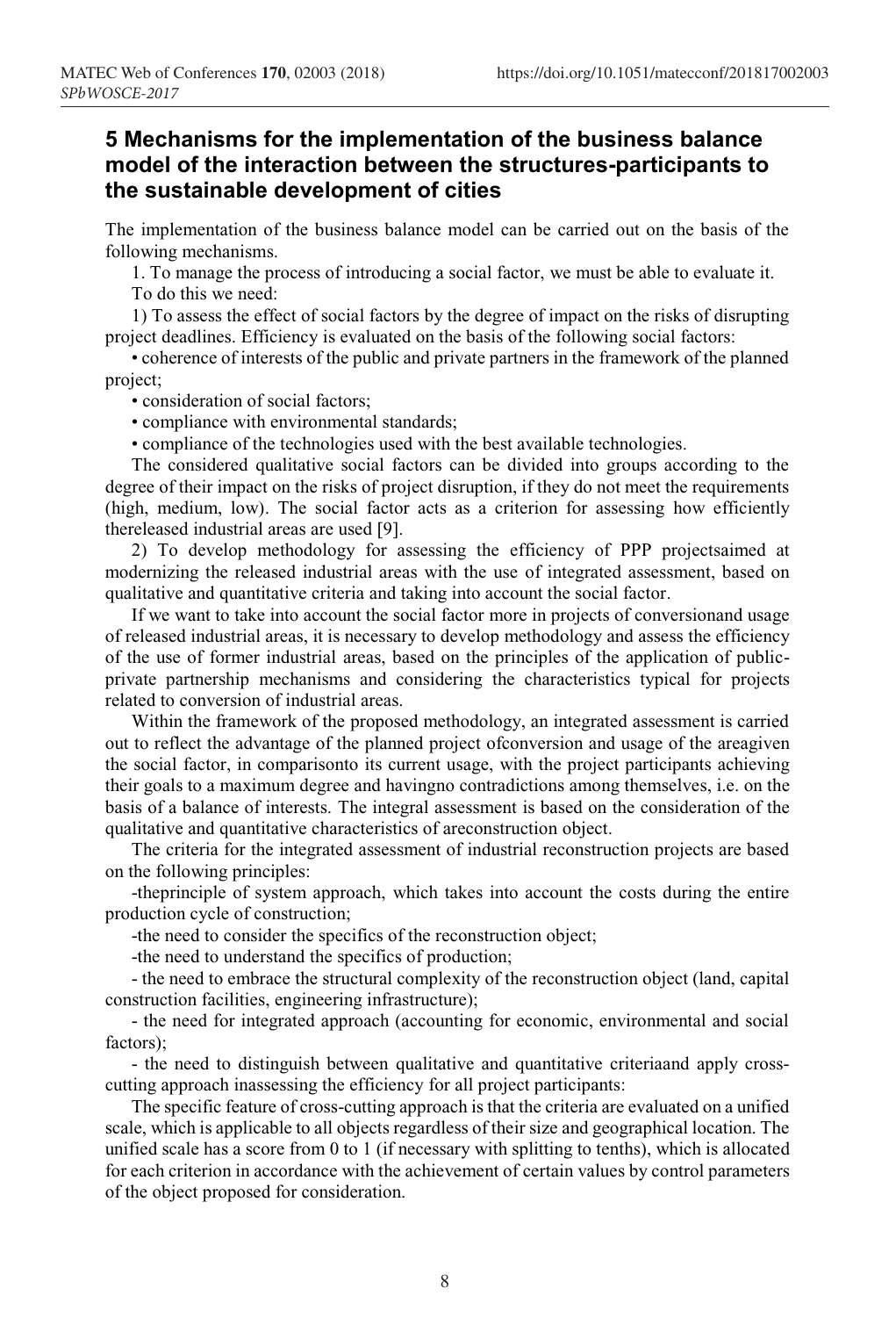The integrated assessment of the efficiency of the industrial area reconstruction project allows us to compare the planned usage of the industrial facility and the area, taking into account the social factor, and the current one.

2. A social contract is developed.

A social contract allows to recognize the rights and obligations of private and public partners on the basis of public-private partnership in terms of compliance with the regulatory values that characterize the permissible state of social factors during the operational phase of the object.

The social contract defines the rights and obligations of a Partner concerning social guarantees.

3. Within the business balance model, it is necessary to develop strategies for the government and business structures to make managerial decisions and execute industrial modernization projects. The concept of "market price of a project" should be introduced.

Since there is a great need for modernizing industrial areas and many entrepreneurs who can participate in this process, it is necessary to develop a strategy for managerial decisionmaking:

- An entrepreneur shoulddevelop a strategy for taking a managerial decision about participation in an industrial area modernization project;

- Government bodies should developing strategies for modernizing industrial areas in the region.

The development of these strategies should be based efficiency assessment. In our opinion, it is necessary to introduce the concept of the "market price of a project" (here in after referred to as "MPP"). The MPP reflects commitment of an entrepreneur to pay for social risks under certain conditions.

Modeling the efficiency options should go along the "state-entrepreneur-society" line. From the perspective of national economic efficiency, the concept of "quasi-effect" should be introduced, based on the effect and risk without taking into account social risk, i.e. a false effect and a "s-effect" - the systemic effect, that takes into account social risk and additional social effect. In the second option, the subject ofa"s-effect" is the business community, which must receive government guarantees against the risk of losing capital when signing a social contract.

This will improve the efficiency for both the national economy and the private entrepreneur.

When calculating the efficiency of the business-balance model for the above two variants, the "quasi-effect" and "s-effect" must be achieved so that there is a variant of comparing the efficiency for making managerial decisions to both business structures and government bodies. This will lay the grounds for rational economic behavior in an entrepreneur ship system on the modernization of industrial areas. This approach complies with the general requirements of the region's sustainable development strategy[4].

## **6 Conclusion**

The evolutionary process of urban development, which is constantly evolving, has two trends: new construction and ageing of production facilities, and reconstruction and modernization because anarea is being converted. Both of these trends occur simultaneously, causing positive and negative effects. The general condition in cities raises the issue of sustainable urban development as an independent problem.

Providing sustainable development of cities, for example, St. Petersburg, is the central task of the city's government bodies, and it is implemented on the basis of business technologies. Business technologies in this area have not been formedyet, and therefore, there